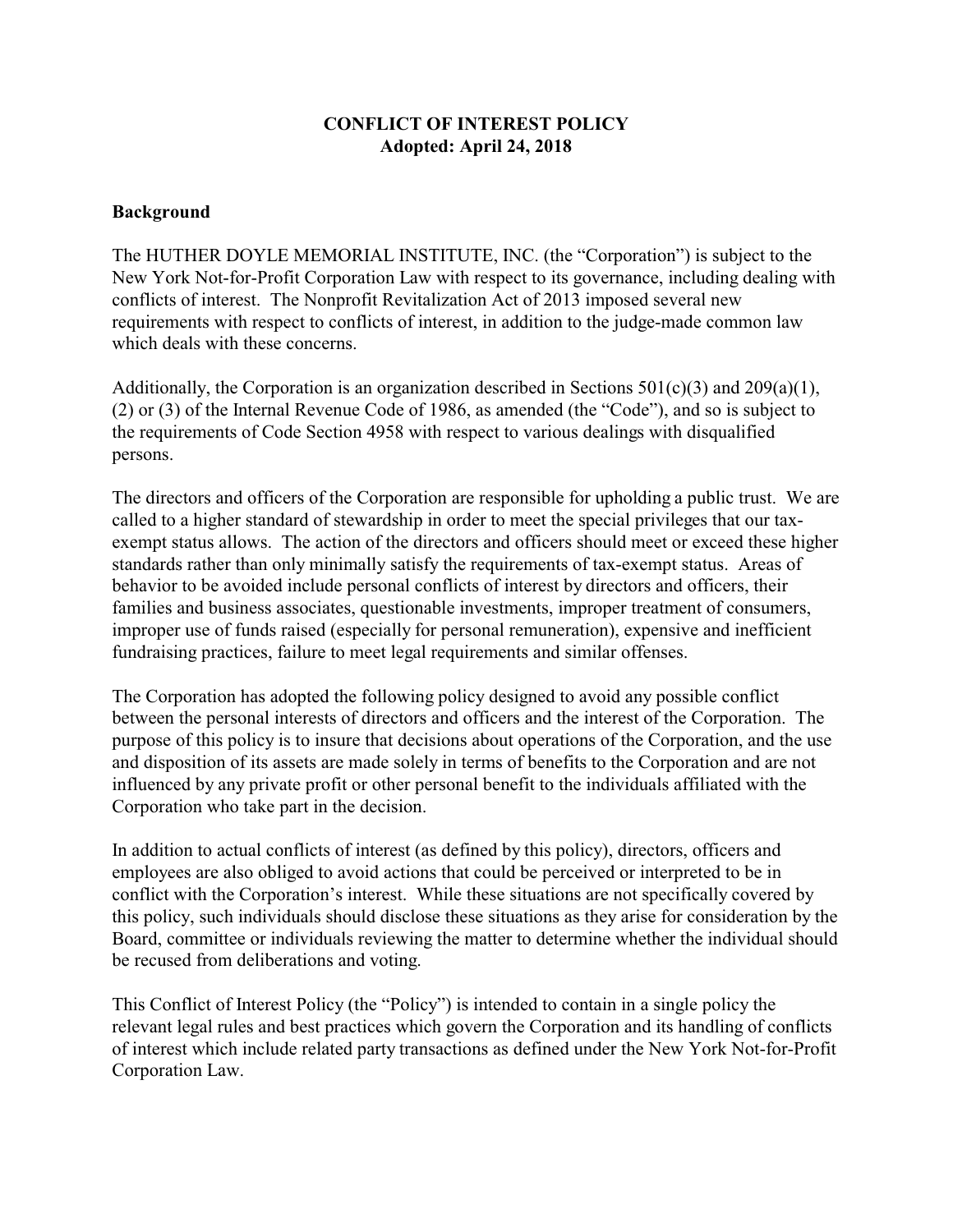No policy can anticipate the fullest range of factual circumstances which may entail a conflict of interest. Accordingly, it is important to interpret and apply this Policy in a way which best assists the Corporation's governing Board and others in meeting their obligations under the law. Questions arising under or about this Policy should be forwarded of KELLY REED for consideration and resolution.

# **Who is subject to this Policy?**

Any person who is a Related Party is subject to this policy. Related Party is defined as:

- 1. Any individual who curently serves or has served in the following capacities within the past five (5) years:
	- a. a voting member of the Board of Directors of the Corporation or of any Affiliate of the Corporation ("Board Member");
	- b. an officer of the Corporation or any Affiliate of the Corporation, including, but not limited to (I) a President or Chair, Chief Executive Office (CEO), Chief Operating Officer (COO) and any other individual who has ultimate responsibility (individually or shared) for implementing the decisions of the Board or for supervising the management, administration, or operation of the Corporation (e.g., Executor Director); and (ii) a Treasurer, Chief Financial Officer (COO) and any other individual who has ultimate responsibility (individually or shared) for managing the finances of the Corporation; or
	- c. a Key Employee of the Corporation or any Affiliate of the Corporation.
- 2. Any Relative of those persons listed in (1) above. "Relative" includes: spouse; domestic partner as defined in New York Public Health law Section 2954-A; ancestors; siblings (whether whole or half-blood)' children (whether natural or adopted); grandchildren; great-grandchildren; and spouses of siblings, children, grandchildren, and greatgrandchildren.
- 3. Any entity in which an individual listed in (1) or (2) has controlling interest. A controlling interest is defined as:
	- a. for corporations: ownership (direct or indirect) or more than 35% of the combined voting power;
	- b. for partnerships or personal service corporations: ownership (direct or indirect) of more than 5% of the profit interest; and
	- c. for trusts or estates: ownership (direct or indirect) of more than 35% of the beneficial interest.
- 4. Key Employee includes any person who currently is, or was at any time during the past five (5) years, in a position to exercise substantial influence over the affairs of the Corporation. Facts and circumstances indicating that a person is in a position to exercise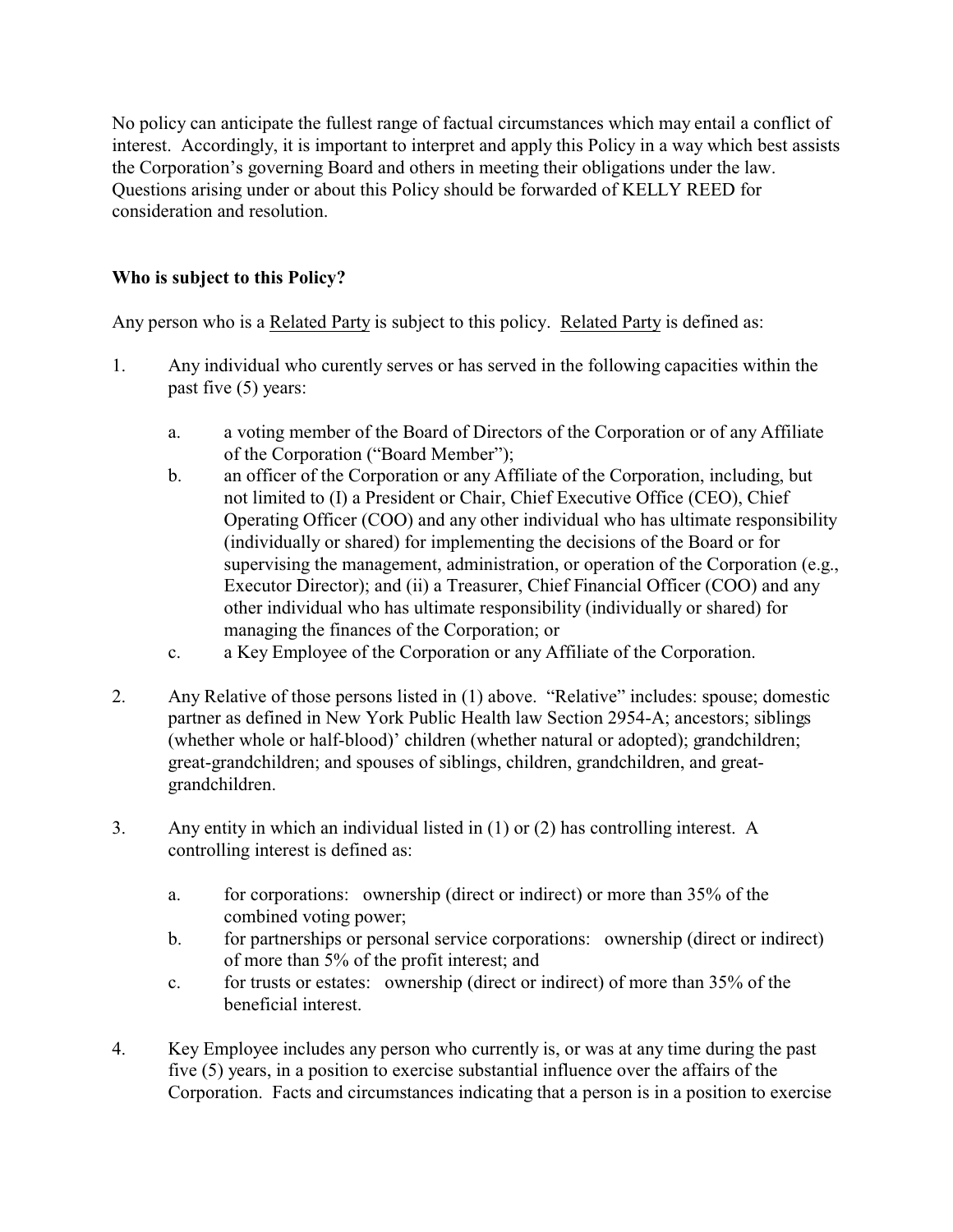substantial influence include, but are not limited to the following:

- a. the person is a founder or creator of the Corporation;
- b. the person is a substantial contributor to the Corporation;
- c. the person's compensation is based primarily on revenues from the Corporation's activities that the person controls;
- d. the person has or shares authority to control or determine a substantial part of the Corporation's capital expenditures, operating budget, or compensation for employees;
- e. the person manages a discrete segment or activity of the Corporation that is a substantial part of the Corporation's activities, assets, income, or expenses;
- f. the person owns a controlling interest in a corporation, partnership, or trust that is considered a Related Party; and
- g. the "person" is a non-stock organization controlled directly or indirectly by one or more Related Parties.
- 5. Facts and circumstances indicting that a person is not a Key Employee include, but are not limited to the following:
	- a. the person has taken a bona fide vow of poverty as an employee, agent, or on behalf of a religious organization;
	- b. the person is an independent contractor whose sole relationship to the Corporation is providing professional advice and who has no decision-making authority and will derive no direct or indirect benefit from the transaction except for the customary fees for professional advice;
	- c. the person is the direct supervisor of an individual who is not a Key Employee;
	- d. the person does not participate in any management decisions affecting the Corporation as a whole or affecting a discrete segment of the organization that represents a substantial portion of its activities, assets, income, or expenses of the Corporation, as compared to the Corporation as a whole;
	- e. the person receives any preferential treatment is also offered to all other donors making comparable contributions and offered as a part of a solicitation intended to attract a substantial number of contributions.
- 6. An Affiliate is any entity controlled by, in control of, or under common control with the Corporation.

# **Who is NOT subject to this Policy?**

Other organizations that are tax-exempt under Code Section 501(c)(3).

Any employee who is not highly compensated and is not otherwise considered a Related Party under this Policy.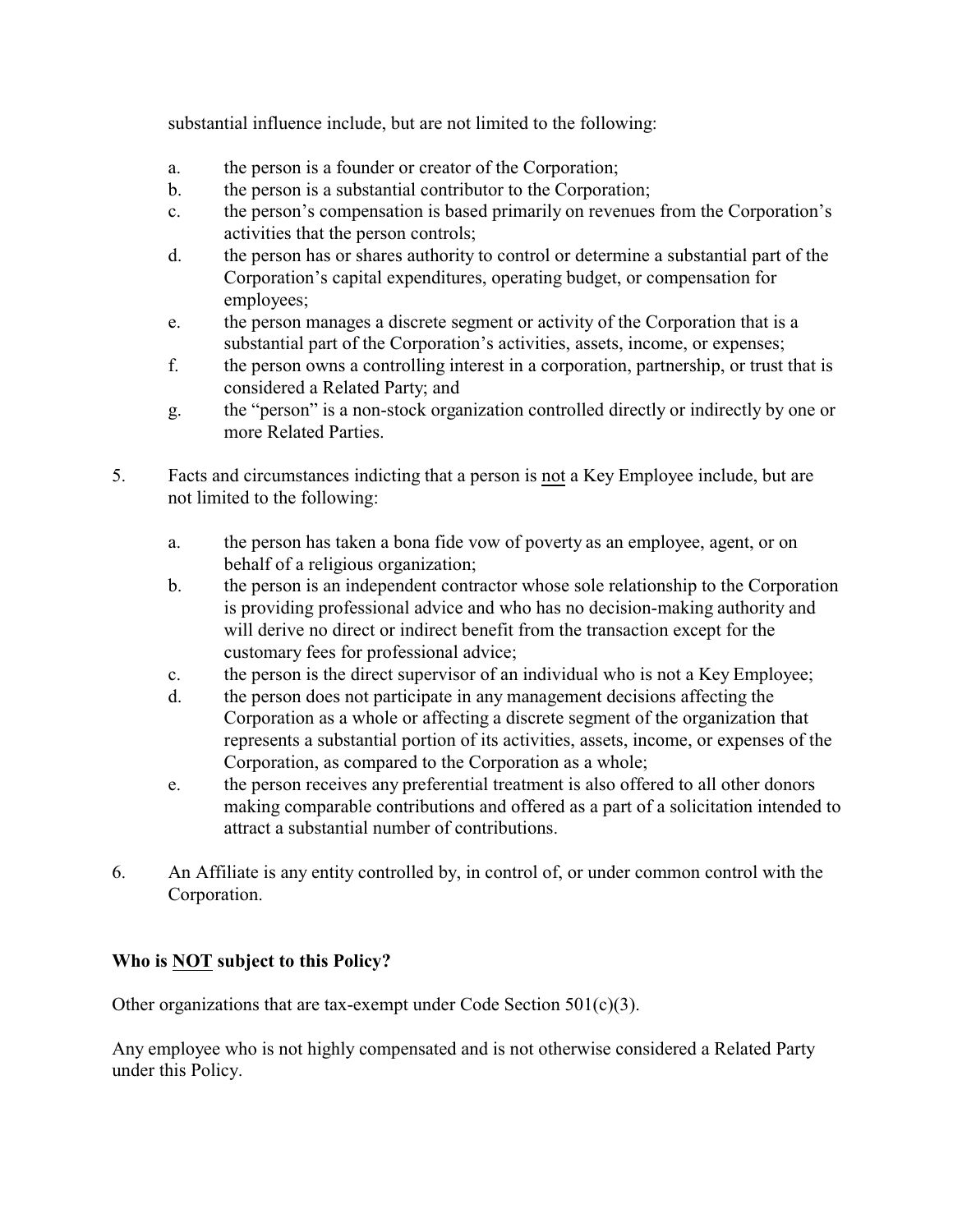### **What transactions or relationships are subject to this Policy?**

Any transaction, agreement or other arrangement in which a Related Party has a financial interest, and in which the Corporation or any Affiliate is a participant ("Related Party Transaction").

### **What steps need be taken?**

The Board shall approve a Related Party Transaction only where the Board determines that the transaction is fair, reasonable and in the Corporation's best interests. The Board shall utilize the following process to approve transactions subject to this Policy:

- 1. The Board must approve the Related Party Transaction in advance. Any member of the Board who has a conflict of interest as defined in this Policy may not participate in the vote, nor may he or she be present during voting or deliberations.
- 2. The Board must make its decision with reliance on appropriate data about comparable arrangements, to the extent they are available.
- 3. The Board must adequately document its decision and deliberations in the corporate records.

#### **Annual Disclosure Statements**

Prior to initial election and annually thereafter, all Directors shall complete, sign, and submit to the Secretary a written statement identifying, to the best of the Director's knowledge, any entity of which such director is an officer, director, trustee, member, owner, or employee, and with which the Corporation has a relationship, and whether there is a conflict of interest. The disclosure of a relationship shall not, by itself, constitute a conflict of interest. The governing Board may require the same submission to be made by officers and Key Employees. The Secretary shall provide a copy of all completed disclosure statements to the chairperson of the Audit Committee.

## **Employee Conflicts of Interest**

An employee of the Corporation with a potential conflict of interest in a particular matter shall promptly and fully disclose the potential conflict to his supervisor. The employee shall thereafter refrain from participating in deliberations, discussions, as well as any decisions, relating to the matter, and follow the direction of the supervisor regarding which Corporate actions are subject to this conflict of interest determination. The President shall be responsible for determining the proper way for the Corporation to handle decisions which involved unresolved employee conflicts of interest. In making such determinations, the President may consult with legal